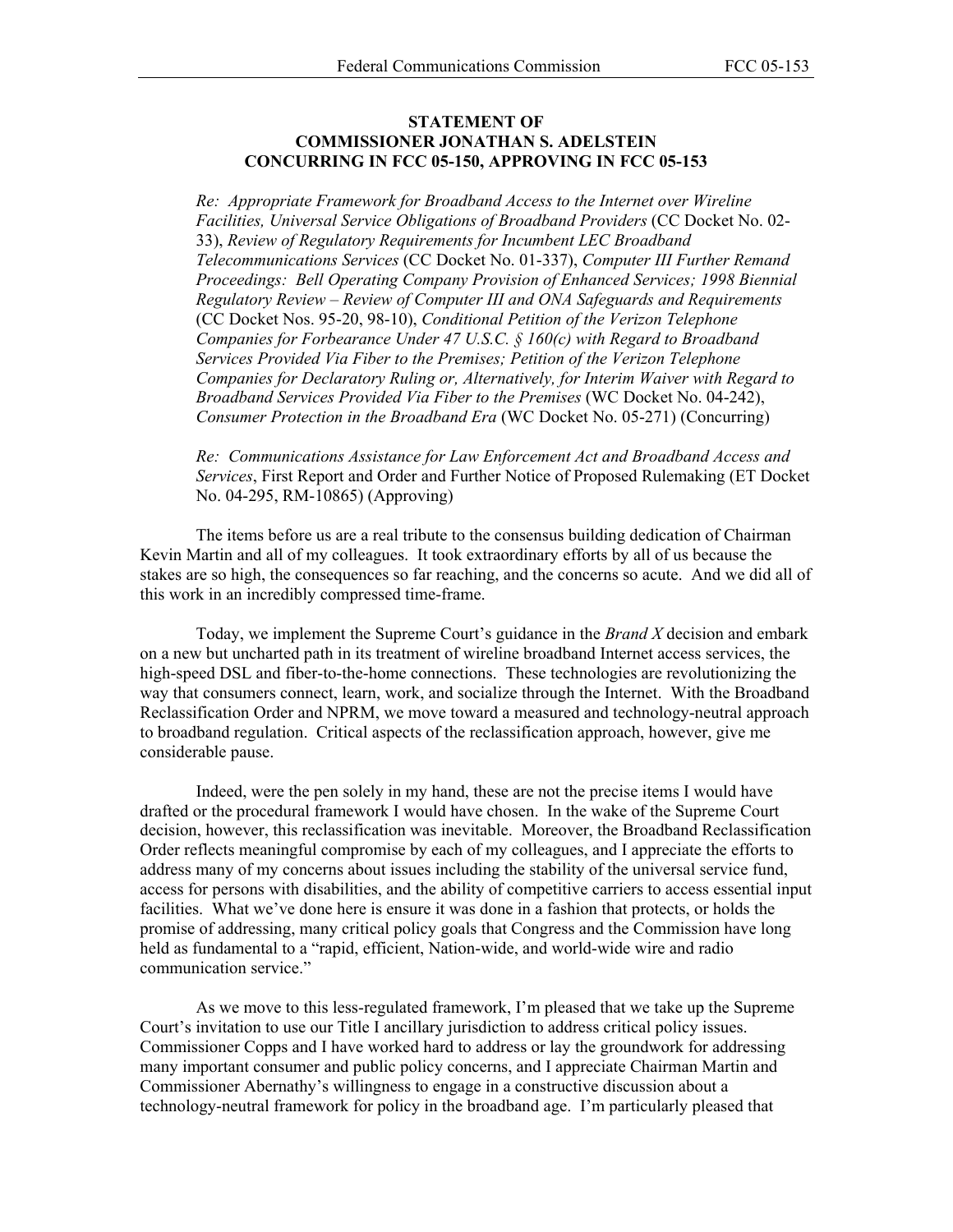recent changes to the Broadband Reclassification Order reiterate our commitment to access for persons with disabilities and consumer protection, and provide for meaningful provisions to address the needs of carriers serving Rural America. I'm also pleased that we adopt a companion Order applying the Communications Assistance for Law Enforcement Act (CALEA) to facilitiesbased broadband Internet access providers and providers of interconnected VoIP services. Finally, we adopt concurrently a companion Policy Statement that articulates a core set of principles for consumers' access to broadband and the Internet. Collectively, these provisions are essential for my support of this item.

We undertake these proceedings against the backdrop of the *Brand X* decision, in which the Supreme Court upheld the FCC's earlier determination that cable modem broadband services may be classified as information services, rather than as traditional telecommunications services. By doing so, the FCC defined these cable broadband services out of Title II of the Act, which applies to common carrier offerings. I was not at the Commission when this reclassification approach was first proposed, but the approach has always given me some grounds for real concern. By reclassifying broadband services outside of the existing Title II framework, the Commission steps away from some of the core legal protections and grounding afforded by Congress. This approach also gave a significant and articulate minority of the Supreme Court grounds for questioning whether the Commission had fundamentally misinterpreted the Communications Act. But, my reservations notwithstanding, the Supreme Court majority upheld the reclassification and we must respond to this changed landscape.

In fact, there is much to be said for a measured regulatory approach for broadband services. The applications that can ride over broadband services are bringing increased educational, economic, health, and social opportunities for consumers. I'm increasingly convinced that our global economic success will also be shaped by our commitment to ubiquitous advanced communications networks. Our challenge is to create an environment in which providers can invest in their networks and compete, application and content providers can innovate and reach consumers, and we can all maintain the core policy goals that we've worked hard to achieve.

The Broadband Reclassification Order acknowledges that the marketplace and technology of today's broadband Internet access services are markedly different from those that existed three decades ago, when most of the *Computer Inquiries'* requirements were first adopted. Although we adopt this new regulatory approach with the blessing of the Supreme Court, many of the implications for consumers are largely yet undefined. To some degree, we ask consumers to take a leap of faith based on our predictive judgment about the development of competition in an emerging and very fluid broadband marketplace.

It remains unclear whether the approach we have taken thus far has been a success. Not all consumers have a choice between affordable broadband providers, and Americans continue to pay relatively high prices for relatively limited bandwidth. As we move forward, I am pleased that the Commission adopts a one-year transition for independent ISPs and encourages parties to engage in prompt negotiations to facilitate the transition process. While this is helpful, we have a lot more work to do to establish a coherent national broadband policy that signifies the level of commitment we need as a nation to speed the deployment of affordable broadband services to all Americans. So we will have to monitor closely the development of the broadband market and the effectiveness of this approach. If results don't improve, I hope we will reconsider what measures are needed to spur the level of competition necessary to lower prices and improve services for consumers.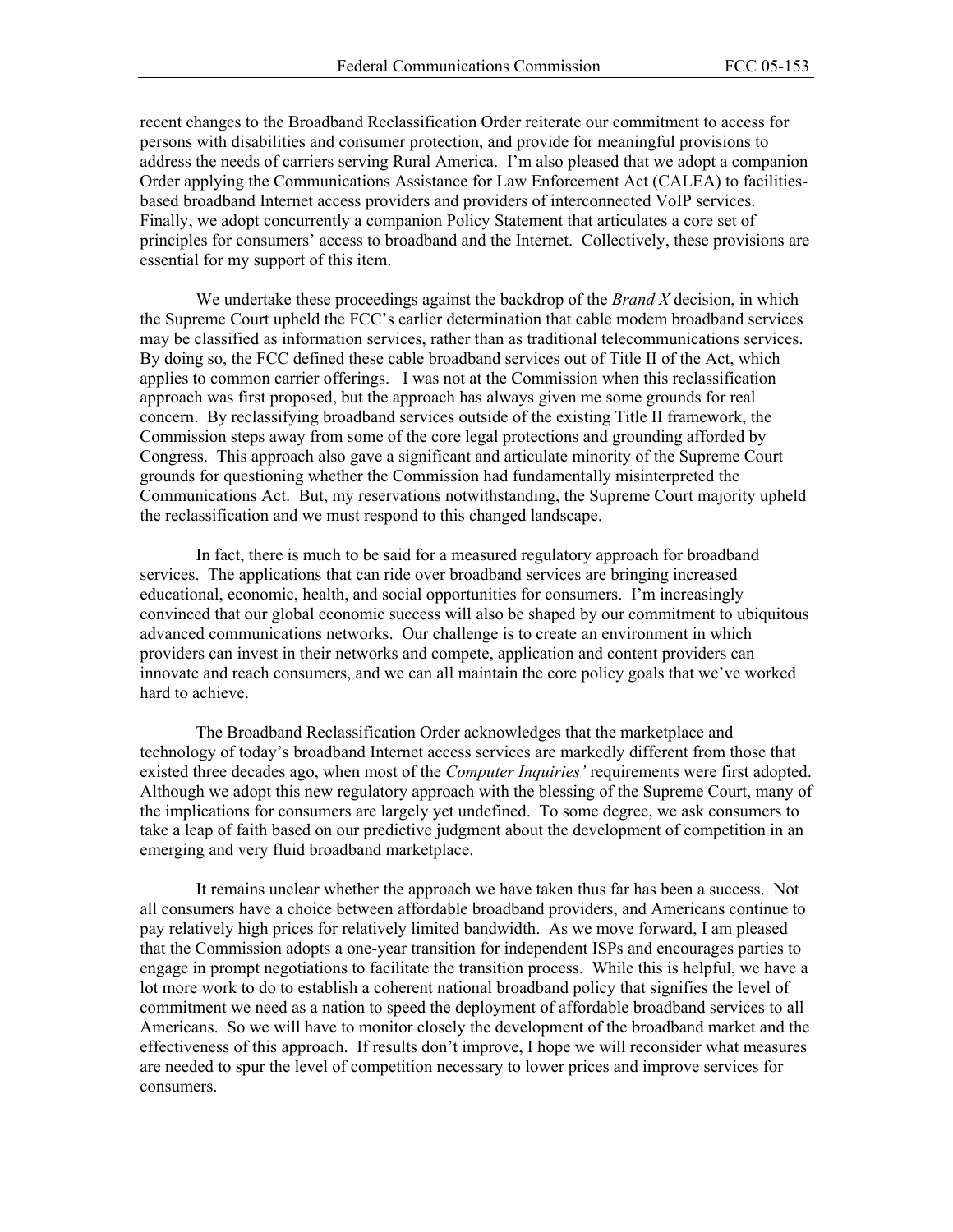A critical aspect of our decision to eliminate existing access requirement for ISPs is the Commission's adoption of a companion Policy Statement that articulates a core set of principles for consumers' access to broadband and the Internet. These principles are designed to ensure that consumers will always enjoy the full benefits of the Internet. I am also pleased that these principles, which will inform the Commission's future broadband and Internet-related policymaking, will apply across the range of broadband technologies. I commend in particular my colleague, Commissioner Copps, for his attention to this issue.

I am also pleased that changes were made to the Broadband Reclassification Order that affirm our authority under Title I to ensure access for those with disabilities. Through sections 225 and 255 of the Act, Congress codified important principles that have ensured access to functionally-equivalent services for persons with disabilities. Millions of Americans with disabilities can benefit from widely-available and accessible broadband services. Indeed, at last month's open meeting, the Commission recognized the importance of broadband services to persons with disabilities, and celebrated the  $15<sup>th</sup>$  anniversary of the Americans with Disabilities Act (ADA), by adopting a series of orders that improved the quality of and access to important communications services for the deaf and hard of hearing community. I strongly believe that we must not relegate the ADA's important protections to the world of narrowband telephone service, and I appreciate my colleagues' willingness to address this concern.

I'm also particularly pleased that the Broadband Reclassification Order includes meaningful provisions to address the needs of carriers serving Rural America. By allowing rural providers to continue to offer their broadband services on a common carrier basis, and by allowing them to participate in the NECA pooling process, we maintain their ability to reduce administrative costs, minimize risk, and create incentives for investment in broadband facilities that are so crucial to the future of Rural America.

We also take important interim action in the Broadband Reclassification Order to preserve the stability of our universal service funding. Reclassifying broadband services as information services removes revenues from wireline broadband Internet access services from the mandatory contribution requirements of section 254, taking out a rapidly-growing segment of the telecommunications sector from the required contribution base. I would have preferred to exercise our permissive contribution authority now to address this potential decline in the contribution base permanently, but I am glad that we were able to agree to adopt an interim measure to preserve existing levels of universal service funding on a transitional basis. I also appreciate the Commission's commitment to take whatever action is necessary to preserve existing funding levels, including extending the transition or expanding the contribution base. These modifications to the Broadband Reclassification Order are critical to my support of the item.

The Commission will also need to assess how the reclassification of wireline broadband services might affect our ability to support broadband services through the universal service fund, should we decide to do so in the future. Given the growing importance of broadband services for our economy, public safety, and society, I hope that we can preserve our ability to support the deployment of these services for consumers that the market may leave behind.

I'm also glad that we've added an important Notice of Proposed Rulemaking that seeks comment on how we can ensure that we continue to meet our consumer protection obligations in the Act. On some issues, like consumer privacy, it would have been far wiser to act now. I'm troubled by the prospect that we might even temporarily roll back consumer privacy obligations in the Broadband Reclassification Order, particularly during this age in which consumers'